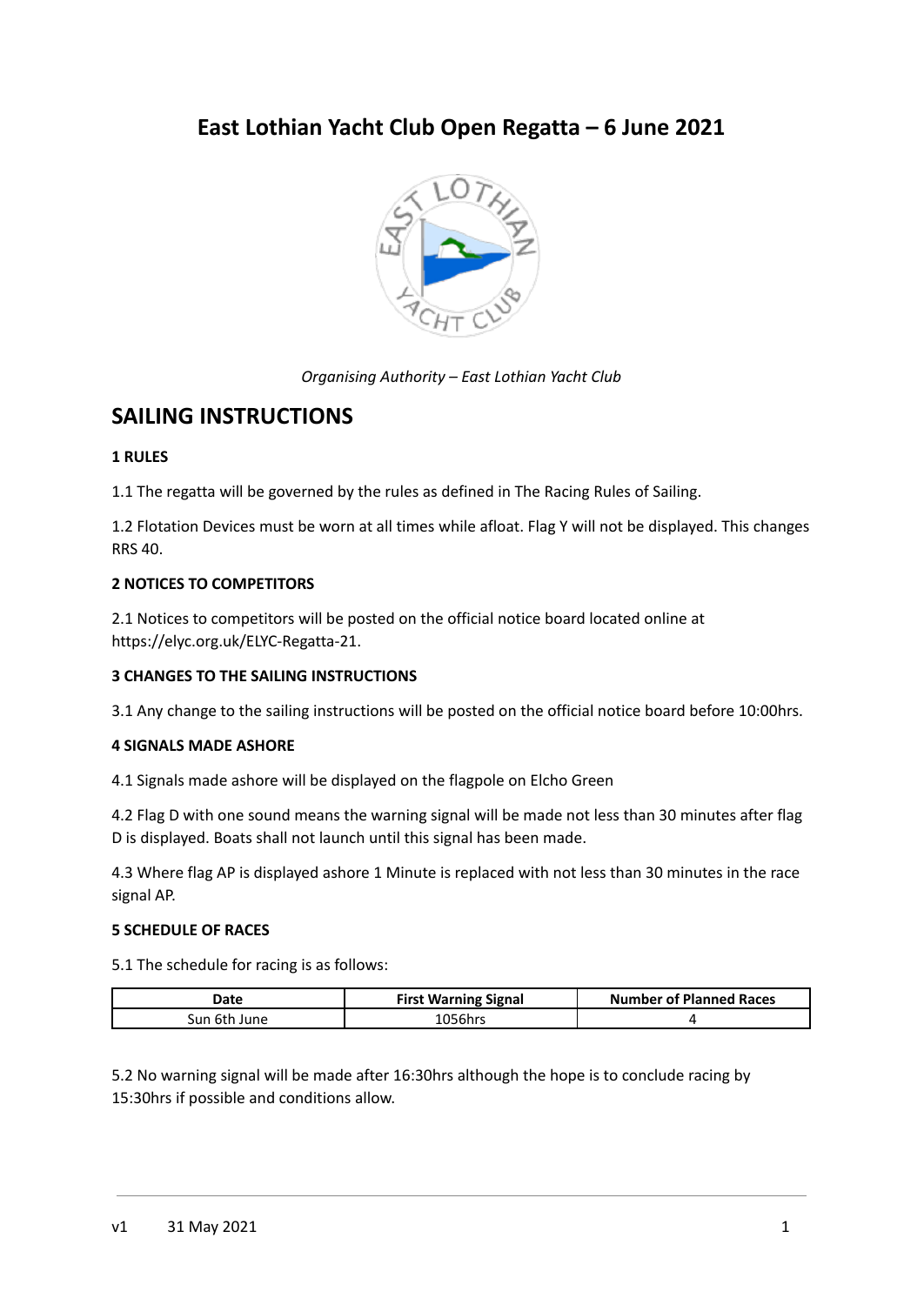## **6 CLASS FLAGS**

6.1 The class flags to be used are as follows:

| Musto Skiff   | Flag O |
|---------------|--------|
|               |        |
| <b>RS 200</b> | Flag K |
|               |        |

#### **7 RACING AREAS**

7.1 The courses may be in the west bay of North Berwick between Craigleith Island and the Lamb offshore of the Law rocks or in the area to the north east of North Berwick harbour, extending east towards the Bass Rock.

#### **8 THE COURSES**

8.1 The diagram in Addendum A show the courses to be sailed for the schedule of racing.

8.2 The approximate magnetic bearing to the first mark may be displayed on the committee boat.

#### **9 MARKS**

9.1 Course marks shall be as detailed in the course chart in Addendum A and generally be yellow or orange cylindrical marks or red or yellow spherical buoys.

#### **10 THE START**

10.1 The line is defined as the line between the mast displaying an orange flag on the committee boat and the pin end buoy.

10.2 An inner limit mark may be used to protect the committee boat. If used, no boats shall pass between the limit mark and the committee boat.

10.3 The race committee may choose to use a single starting sequence for a class or a rolling starting sequence to start a race as follows. This changes RRS 26.

| Time                                                              | <b>Signal</b>             | <b>Signals Displayed/Removed</b>     |  |
|-------------------------------------------------------------------|---------------------------|--------------------------------------|--|
| -4 minutes                                                        | <b>Warning Signal</b>     | 1st Class flag displayed             |  |
| -2 minutes                                                        | <b>Preparatory Signal</b> | Preparatory signal displayed and     |  |
|                                                                   |                           | next class flag displayed if rolling |  |
|                                                                   |                           | sequence                             |  |
| 0 minutes                                                         | 1st Class Start Signal    | 1st Class flag and preparatory       |  |
|                                                                   |                           | removed if not a rolling sequence    |  |
| +2 minutes                                                        | 2nd Class Start Signal    | Class flag removed                   |  |
| Rolling sequence repeats with start signals at 2 minute intervals |                           |                                      |  |

10.4 Prior to commencing the starting sequence the race committee may draw attention to the upcoming sequence by displaying an orange flag and making multiple sound signals.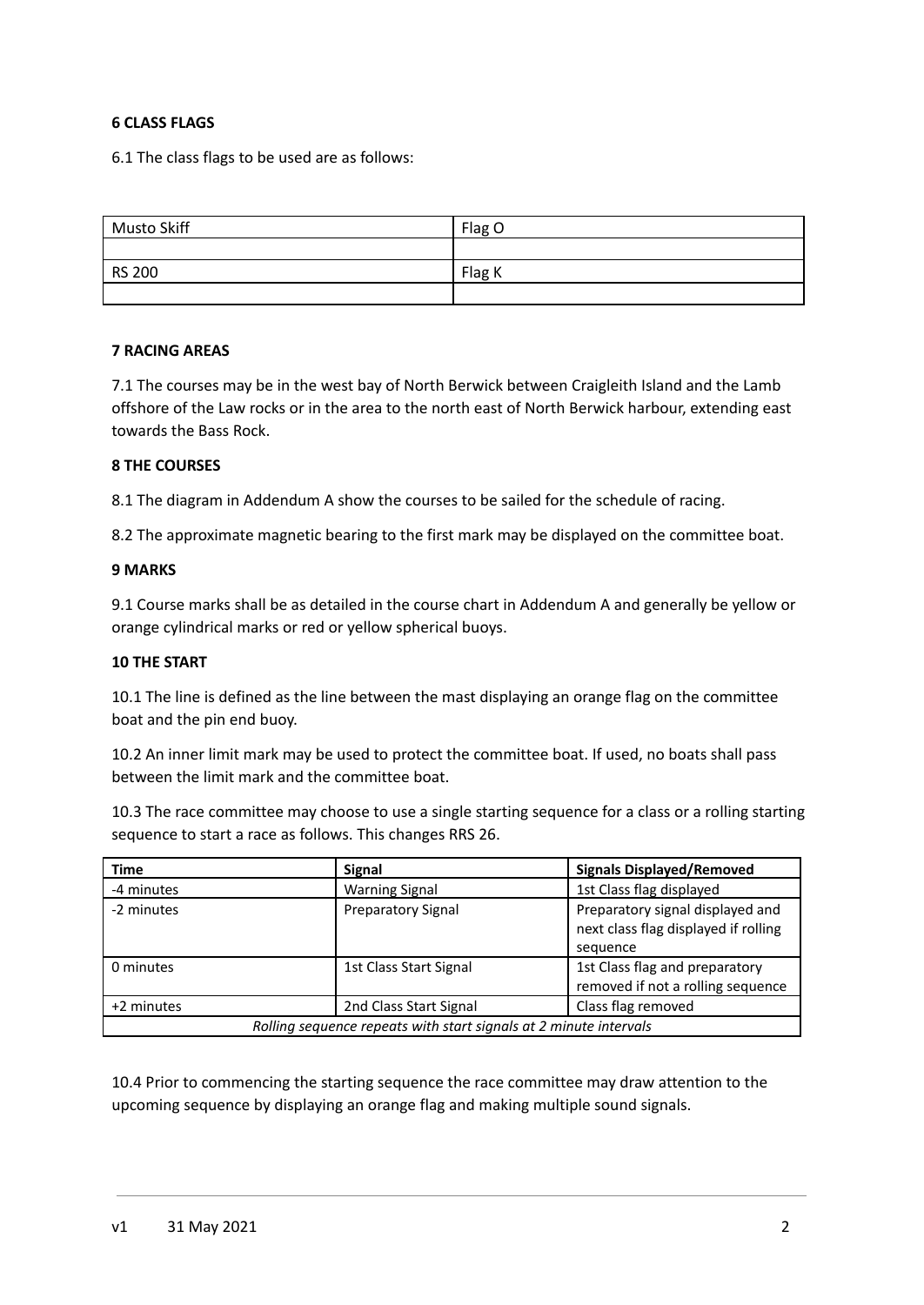10.5 Boats whose warning signal has not been made shall avoid the starting area during the starting sequence.

10.6 A boat that does not start within 10 minutes of her warning signal shall be scored Did Not Start without a hearing. This changes RRS A4 and A5.

## **11 THE FINISH**

11.1 The finish line will be between a mast displaying a blue flag on the committee boat and the course side of the finishing mark. The committee boat may be substituted by a RIB for finishing purposes.

11.2 An inner limit mark may be used to protect the finish boat. If used, no boats shall pass between the limit mark and the finish boat.

11.3 The race committee will signal the intention to finish the race by displaying flag S with two sounds on the committee boat. The race committee may display flag S over class flags indicating that those classes only are to finish.

11.4 The race committee may move the committee boat at the finish from its position at the start. Alternately, classes may be finished by a RIB displaying flag S at any mark on the course.

11.5 To aid the quick turn around of races the race committee reserves the right to finish boats in their observed position on the course. If this is the case a RIB will communicate to the relevant boats.

#### **12 PENALTY SYSTEM**

12.1 In the event that a boat breaks rule 31, touching a mark, they shall take their penalty, if applicable, as per their class rules, only if they have their own class start.

#### **13 TIME LIMITS AND TARGETS**

13.1 The target time for the first boat finishing in each class will be 40 minutes.

13.2 The race committee may finish boats failing to finish within 30 minutes after the first boat sails the course and finishes by their observed position on the course. This changes RRS 35, A4 and A5. 14

#### **PROTESTS AND REQUESTS FOR REDRESS**

14.1 Protest situations, due to the need to observe social distancing, will be settled by verbal arbitration. The beachmaster and competitors involved should be informed within 20 minutes of the last competitor arriving ashore. Socially distanced arbitration discussions will be arranged by the arbitrator and decisions communicated verbally and in writing on the notice board. Decisions not accepted by competitors can be taken to RYA appeal.

#### **15 SCORING**

15.1 One race is required to be completed to constitute a series.

15.1.1 When fewer than four races have been completed, a boat's series score will be the total of her race scores.

15.1.2 When four races have been completed, a boat's series score will be the total of her race scores excluding her worst score.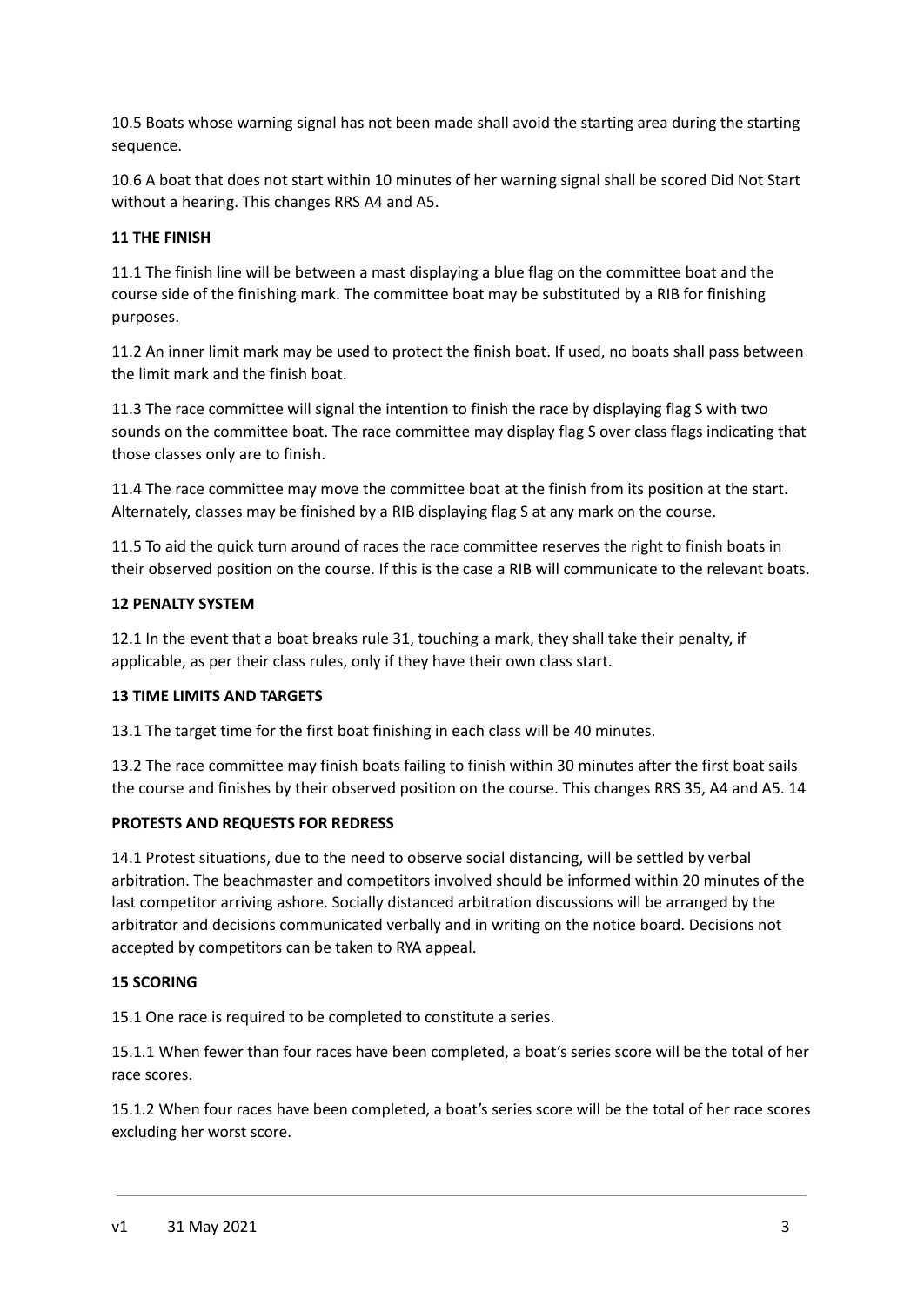15.2 If different classes start together and are in one race, results will be determined using the Portsmouth Yardstick system and average lap times.

## **16 SAFETY REGULATIONS**

16.1 A boat that retires from a race shall notify the race committee as soon as possible.

## **17 REPLACEMENT OF CREW OR EQUIPMENT**

17.1 Substitution of competitors will not be allowed without prior written approval of the race committee.

## **18 RADIO COMMUNICATION**

18.1 Except in an emergency, a boat that is racing shall not make voice or data transmissions and shall not receive voice or data communications that are not available to all boats.

## **19 PRIZES**

19.1 A virtual prize giving will take place online after racing. Prize vouchers will be distributed via email.